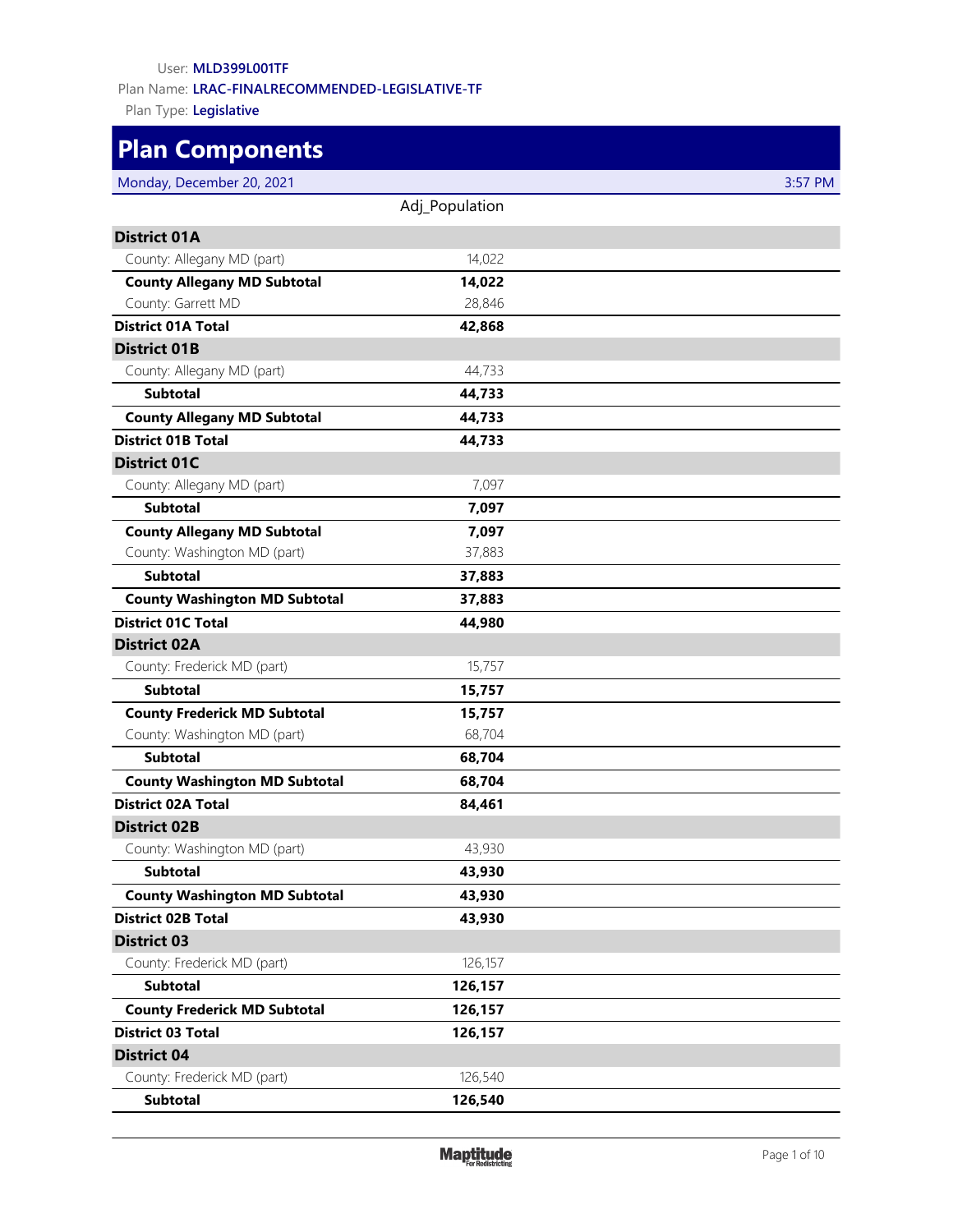|                                      | Adj_Population |  |
|--------------------------------------|----------------|--|
| <b>District 04</b>                   |                |  |
| County: Frederick MD (part)          | 126,540        |  |
| <b>County Frederick MD Subtotal</b>  | 126,540        |  |
| <b>District 04 Total</b>             | 126,540        |  |
| <b>District 05</b>                   |                |  |
| County: Carroll MD (part)            | 129,960        |  |
| <b>Subtotal</b>                      | 129,960        |  |
| <b>County Carroll MD Subtotal</b>    | 129,960        |  |
| County: Frederick MD (part)          | 3,531          |  |
| <b>Subtotal</b>                      | 3,531          |  |
| <b>County Frederick MD Subtotal</b>  | 3,531          |  |
| <b>District 05 Total</b>             | 133,491        |  |
| <b>District 06</b>                   |                |  |
| County: Baltimore MD (part)          | 131,282        |  |
| <b>Subtotal</b>                      | 131,282        |  |
| <b>County Baltimore MD Subtotal</b>  | 131,282        |  |
| <b>District 06 Total</b>             | 131,282        |  |
| <b>District 07A</b>                  |                |  |
| County: Baltimore MD (part)          | 85,758         |  |
| <b>Subtotal</b>                      | 85,758         |  |
| <b>County Baltimore MD Subtotal</b>  | 85,758         |  |
| <b>District 07A Total</b>            | 85,758         |  |
| <b>District 07B</b>                  |                |  |
| County: Harford MD (part)            | 45,289         |  |
| <b>Subtotal</b>                      | 45,289         |  |
| <b>County Harford MD Subtotal</b>    | 45,289         |  |
| <b>District 07B Total</b>            | 45,289         |  |
| <b>District 08</b>                   |                |  |
| County: Baltimore MD (part)          | 126,483        |  |
| <b>Subtotal</b>                      | 126,483        |  |
| <b>County Baltimore MD Subtotal</b>  | 126,483        |  |
| <b>District 08 Total</b>             | 126,483        |  |
| <b>District 09A</b>                  |                |  |
| County: Howard MD (part)             | 70,525         |  |
| <b>Subtotal</b>                      | 70,525         |  |
| <b>County Howard MD Subtotal</b>     | 70,525         |  |
| County: Montgomery MD (part)         | 16,004         |  |
| <b>Subtotal</b>                      | 16,004         |  |
| <b>County Montgomery MD Subtotal</b> | 16,004         |  |
| <b>District 09A Total</b>            | 86,529         |  |
| <b>District 09B</b>                  |                |  |
| County: Howard MD (part)             | 43,752         |  |
| <b>Subtotal</b>                      | 43,752         |  |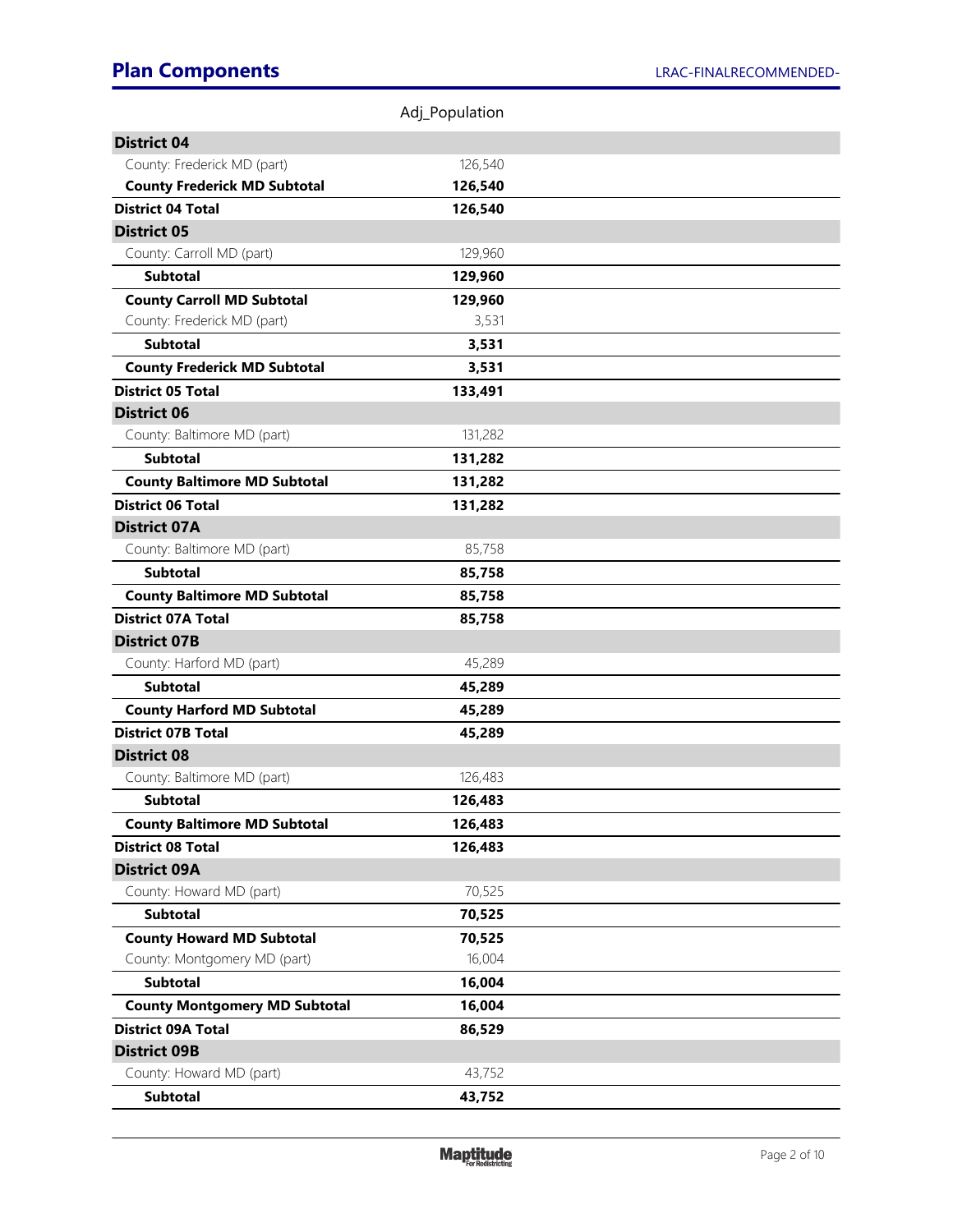|                                        | Adj_Population |  |
|----------------------------------------|----------------|--|
| <b>District 09B</b>                    |                |  |
| County: Howard MD (part)               | 43,752         |  |
| <b>County Howard MD Subtotal</b>       | 43,752         |  |
| <b>District 09B Total</b>              | 43,752         |  |
| <b>District 10</b>                     |                |  |
| County: Baltimore MD (part)            | 126,219        |  |
| <b>Subtotal</b>                        | 126,219        |  |
| <b>County Baltimore MD Subtotal</b>    | 126,219        |  |
| <b>District 10 Total</b>               | 126,219        |  |
| <b>District 11</b>                     |                |  |
| County: Baltimore MD (part)            | 126,206        |  |
| <b>Subtotal</b>                        | 126,206        |  |
| <b>County Baltimore MD Subtotal</b>    | 126,206        |  |
| <b>District 11 Total</b>               | 126,206        |  |
| <b>District 12A</b>                    |                |  |
| County: Howard MD (part)               | 86,473         |  |
| <b>Subtotal</b>                        | 86,473         |  |
| <b>County Howard MD Subtotal</b>       | 86,473         |  |
| <b>District 12A Total</b>              | 86,473         |  |
| <b>District 12B</b>                    |                |  |
| County: Anne Arundel MD (part)         | 44,713         |  |
| <b>Subtotal</b>                        | 44,713         |  |
| <b>County Anne Arundel MD Subtotal</b> | 44,713         |  |
| <b>District 12B Total</b>              | 44,713         |  |
| <b>District 13</b>                     |                |  |
| County: Howard MD (part)               | 131,054        |  |
| <b>Subtotal</b>                        | 131,054        |  |
| <b>County Howard MD Subtotal</b>       | 131,054        |  |
| <b>District 13 Total</b>               | 131,054        |  |
| <b>District 14</b>                     |                |  |
| County: Montgomery MD (part)           | 127,947        |  |
| <b>Subtotal</b>                        | 127,947        |  |
| <b>County Montgomery MD Subtotal</b>   | 127,947        |  |
| <b>District 14 Total</b>               | 127,947        |  |
| <b>District 15</b>                     |                |  |
| County: Montgomery MD (part)           | 130,414        |  |
| <b>Subtotal</b>                        | 130,414        |  |
| <b>County Montgomery MD Subtotal</b>   | 130,414        |  |
| <b>District 15 Total</b>               | 130,414        |  |
| <b>District 16</b>                     |                |  |
| County: Montgomery MD (part)           | 132,983        |  |
| <b>Subtotal</b>                        | 132,983        |  |
| <b>County Montgomery MD Subtotal</b>   | 132,983        |  |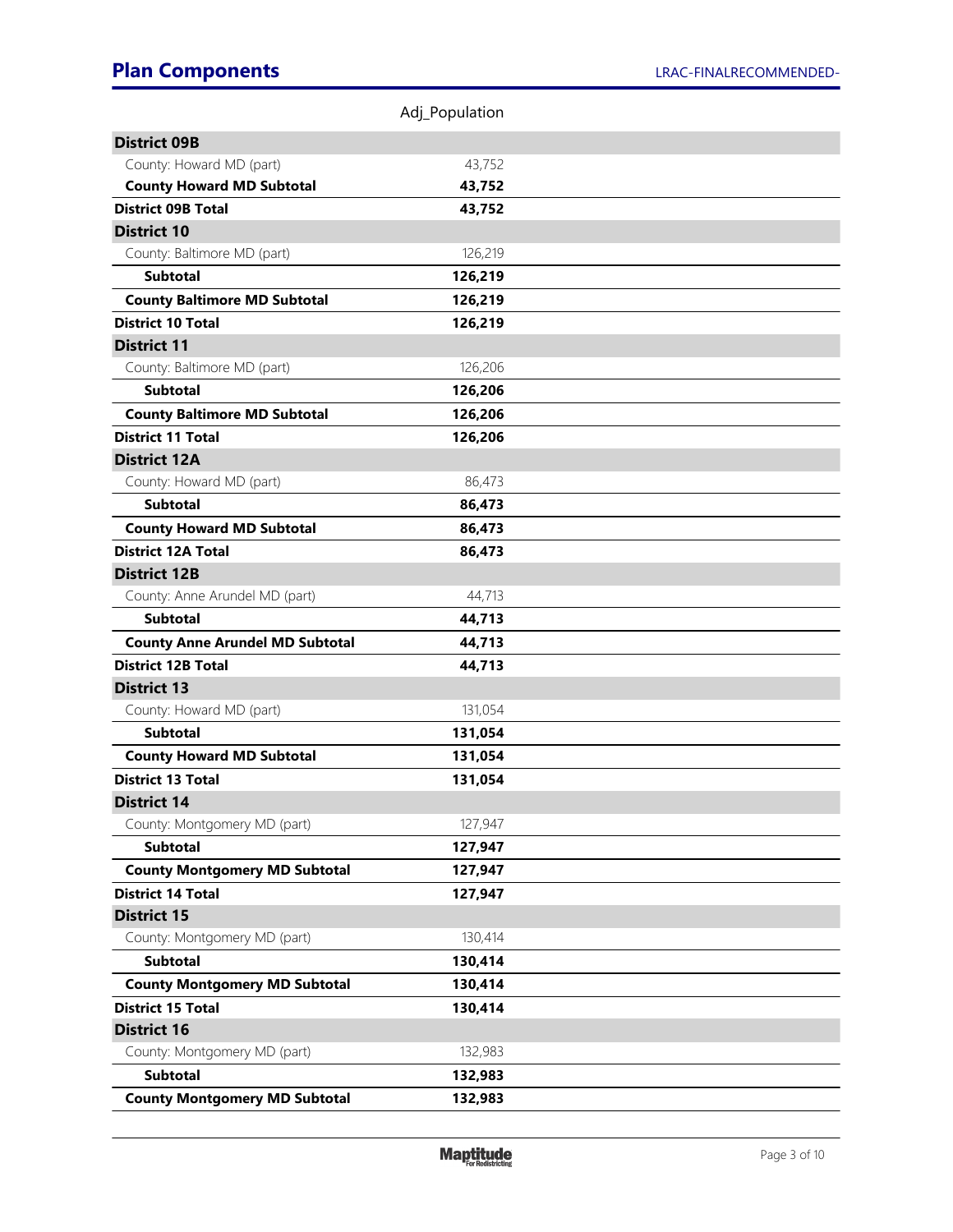|                                           | Adj_Population |  |
|-------------------------------------------|----------------|--|
| <b>District 16</b>                        |                |  |
| <b>District 16 Total</b>                  | 132,983        |  |
| <b>District 17</b>                        |                |  |
| County: Montgomery MD (part)              | 134,714        |  |
| <b>Subtotal</b>                           | 134,714        |  |
| <b>County Montgomery MD Subtotal</b>      | 134,714        |  |
| <b>District 17 Total</b>                  | 134,714        |  |
| <b>District 18</b>                        |                |  |
| County: Montgomery MD (part)              | 127,768        |  |
| <b>Subtotal</b>                           | 127,768        |  |
| <b>County Montgomery MD Subtotal</b>      | 127,768        |  |
| <b>District 18 Total</b>                  | 127,768        |  |
| <b>District 19</b>                        |                |  |
| County: Montgomery MD (part)              | 128,973        |  |
| <b>Subtotal</b>                           | 128,973        |  |
| <b>County Montgomery MD Subtotal</b>      | 128,973        |  |
| <b>District 19 Total</b>                  | 128,973        |  |
| <b>District 20</b>                        |                |  |
| County: Montgomery MD (part)              | 130,259        |  |
| <b>Subtotal</b>                           | 130,259        |  |
| <b>County Montgomery MD Subtotal</b>      | 130,259        |  |
| <b>District 20 Total</b>                  | 130,259        |  |
| <b>District 21</b>                        |                |  |
| County: Anne Arundel MD (part)            | 15,633         |  |
| <b>Subtotal</b>                           | 15,633         |  |
| <b>County Anne Arundel MD Subtotal</b>    | 15,633         |  |
| County: Prince George's MD (part)         | 119,031        |  |
| <b>Subtotal</b>                           | 119,031        |  |
| <b>County Prince George's MD Subtotal</b> | 119,031        |  |
| <b>District 21 Total</b>                  | 134,664        |  |
| <b>District 22</b>                        |                |  |
| County: Prince George's MD (part)         | 136,511        |  |
| <b>Subtotal</b>                           | 136,511        |  |
| <b>County Prince George's MD Subtotal</b> | 136,511        |  |
| <b>District 22 Total</b>                  | 136,511        |  |
| <b>District 23</b>                        |                |  |
| County: Prince George's MD (part)         | 136,449        |  |
| <b>Subtotal</b>                           | 136,449        |  |
| <b>County Prince George's MD Subtotal</b> | 136,449        |  |
| <b>District 23 Total</b>                  | 136,449        |  |
| <b>District 24</b>                        |                |  |
| County: Prince George's MD (part)         | 136,320        |  |
| <b>Subtotal</b>                           | 136,320        |  |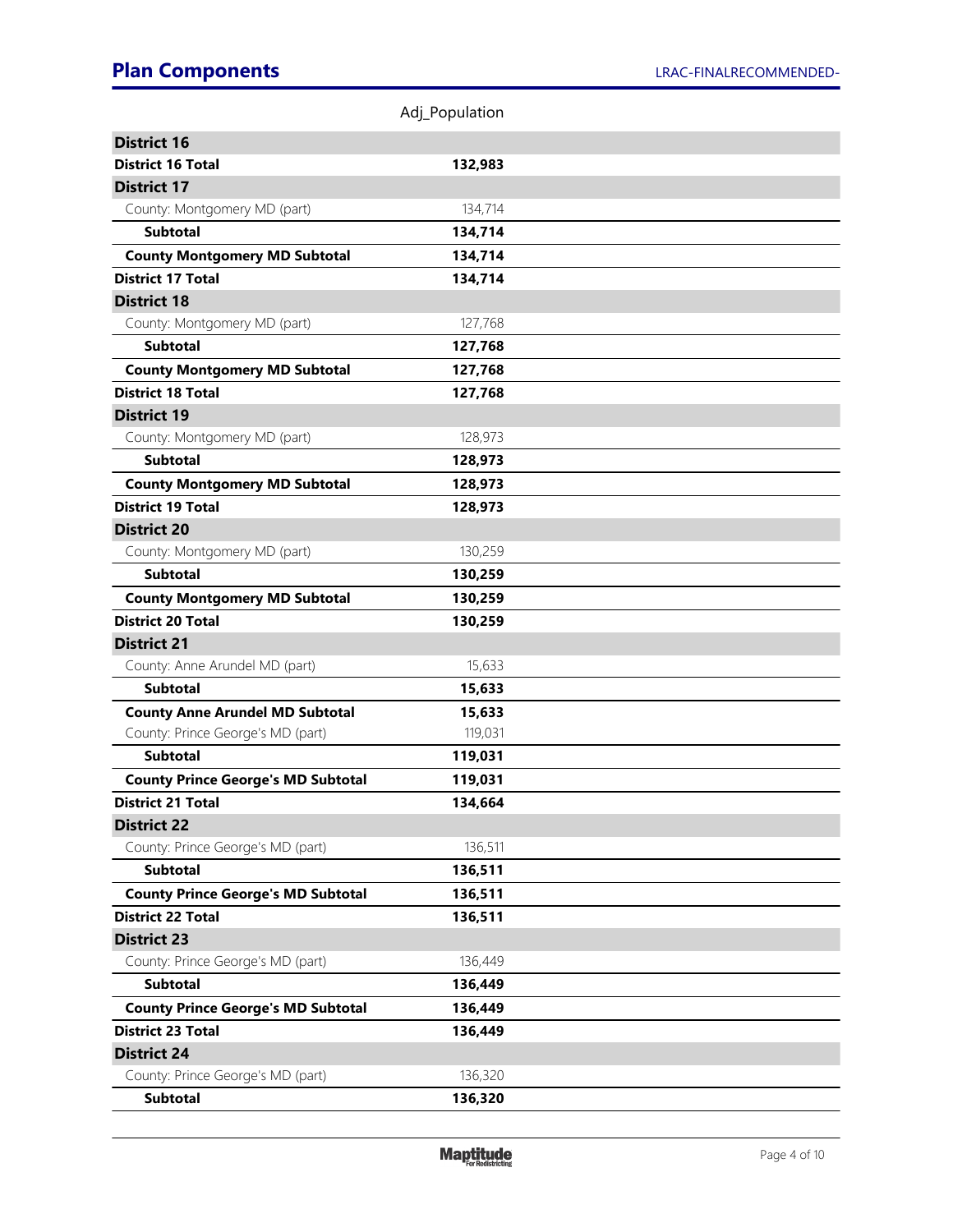|                                           | Adj_Population |  |
|-------------------------------------------|----------------|--|
| <b>District 24</b>                        |                |  |
| County: Prince George's MD (part)         | 136,320        |  |
| <b>County Prince George's MD Subtotal</b> | 136,320        |  |
| <b>District 24 Total</b>                  | 136,320        |  |
| <b>District 25</b>                        |                |  |
| County: Prince George's MD (part)         | 133,328        |  |
| <b>Subtotal</b>                           | 133,328        |  |
| <b>County Prince George's MD Subtotal</b> | 133,328        |  |
| <b>District 25 Total</b>                  | 133,328        |  |
| <b>District 26</b>                        |                |  |
| County: Prince George's MD (part)         | 135,913        |  |
| <b>Subtotal</b>                           | 135,913        |  |
| <b>County Prince George's MD Subtotal</b> | 135,913        |  |
| <b>District 26 Total</b>                  | 135,913        |  |
| <b>District 27A</b>                       |                |  |
| County: Charles MD (part)                 | 30,333         |  |
| <b>Subtotal</b>                           | 30,333         |  |
| <b>County Charles MD Subtotal</b>         | 30,333         |  |
| County: Prince George's MD (part)         | 14,941         |  |
| <b>Subtotal</b>                           | 14,941         |  |
| <b>County Prince George's MD Subtotal</b> | 14,941         |  |
| <b>District 27A Total</b>                 | 45,274         |  |
| <b>District 27B</b>                       |                |  |
| County: Calvert MD (part)                 | 25,761         |  |
| <b>Subtotal</b>                           | 25,761         |  |
| <b>County Calvert MD Subtotal</b>         | 25,761         |  |
| County: Prince George's MD (part)         | 19,740         |  |
| <b>Subtotal</b>                           | 19,740         |  |
| <b>County Prince George's MD Subtotal</b> | 19,740         |  |
| <b>District 27B Total</b>                 | 45,501         |  |
| <b>District 27C</b>                       |                |  |
| County: Calvert MD (part)                 | 45,516         |  |
| <b>Subtotal</b>                           | 45,516         |  |
| <b>County Calvert MD Subtotal</b>         | 45,516         |  |
| <b>District 27C Total</b>                 | 45,516         |  |
| <b>District 28</b>                        |                |  |
| County: Charles MD (part)                 | 136,503        |  |
| <b>Subtotal</b>                           | 136,503        |  |
| <b>County Charles MD Subtotal</b>         | 136,503        |  |
| <b>District 28 Total</b>                  | 136,503        |  |
| <b>District 29A</b>                       |                |  |
| County: St. Mary's MD (part)              | 45,464         |  |
| <b>Subtotal</b>                           | 45,464         |  |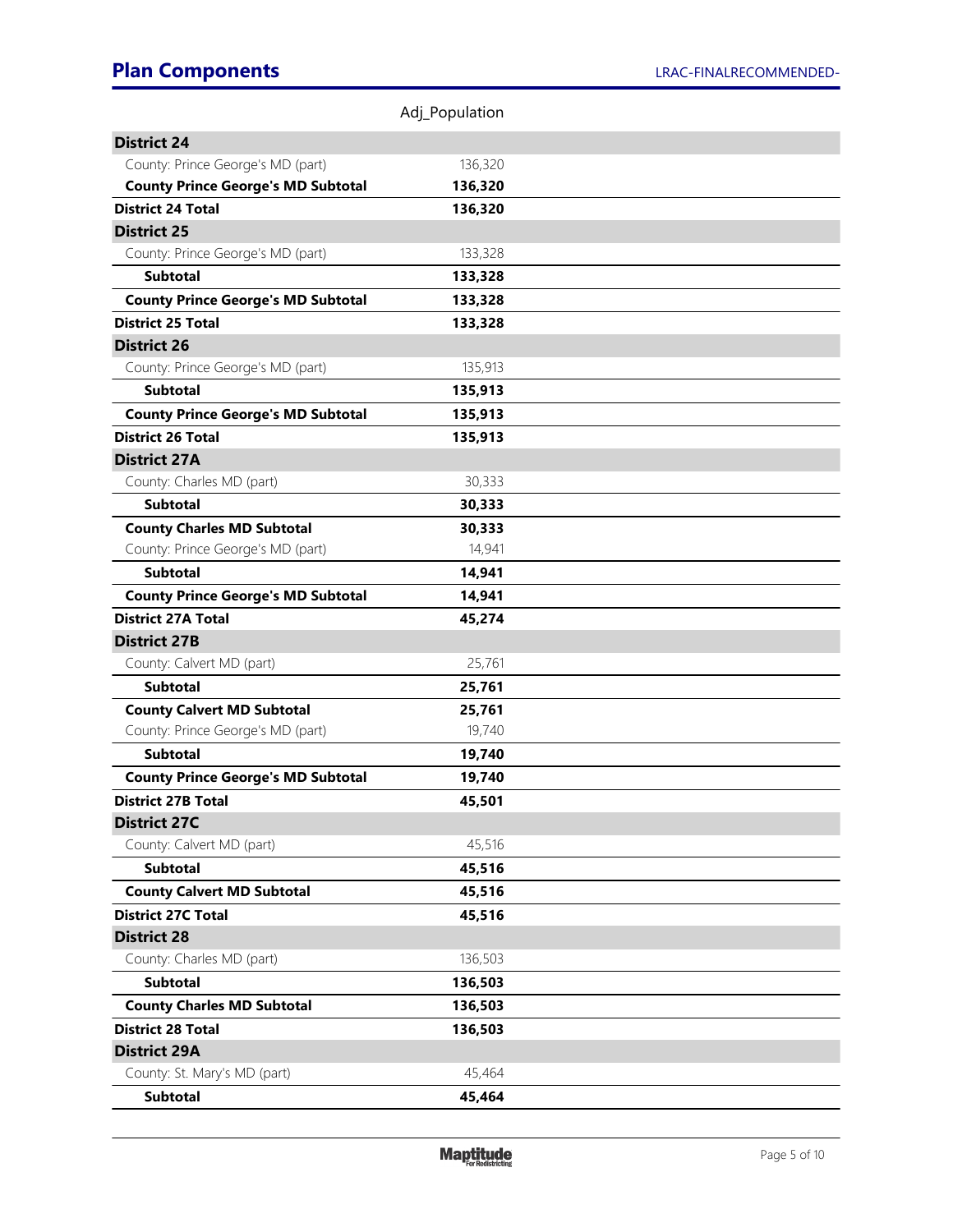|                                        | Adj_Population |  |
|----------------------------------------|----------------|--|
| <b>District 29A</b>                    |                |  |
| County: St. Mary's MD (part)           | 45,464         |  |
| <b>County St. Mary's MD Subtotal</b>   | 45,464         |  |
| <b>District 29A Total</b>              | 45,464         |  |
| <b>District 29B</b>                    |                |  |
| County: St. Mary's MD (part)           | 44,677         |  |
| <b>Subtotal</b>                        | 44,677         |  |
| <b>County St. Mary's MD Subtotal</b>   | 44,677         |  |
| <b>District 29B Total</b>              | 44,677         |  |
| <b>District 29C</b>                    |                |  |
| County: Calvert MD (part)              | 21,648         |  |
| <b>Subtotal</b>                        | 21,648         |  |
| <b>County Calvert MD Subtotal</b>      | 21,648         |  |
| County: St. Mary's MD (part)           | 23,817         |  |
| <b>Subtotal</b>                        | 23,817         |  |
| <b>County St. Mary's MD Subtotal</b>   | 23,817         |  |
| <b>District 29C Total</b>              | 45,465         |  |
| <b>District 30A</b>                    |                |  |
| County: Anne Arundel MD (part)         | 84,165         |  |
| <b>Subtotal</b>                        | 84,165         |  |
| <b>County Anne Arundel MD Subtotal</b> | 84,165         |  |
| <b>District 30A Total</b>              | 84,165         |  |
| <b>District 30B</b>                    |                |  |
| County: Anne Arundel MD (part)         | 42,375         |  |
| <b>Subtotal</b>                        | 42,375         |  |
| <b>County Anne Arundel MD Subtotal</b> | 42,375         |  |
| <b>District 30B Total</b>              | 42,375         |  |
| <b>District 31</b>                     |                |  |
| County: Anne Arundel MD (part)         | 130,094        |  |
| <b>Subtotal</b>                        | 130,094        |  |
| <b>County Anne Arundel MD Subtotal</b> | 130,094        |  |
| <b>District 31 Total</b>               | 130,094        |  |
| <b>District 32</b>                     |                |  |
| County: Anne Arundel MD (part)         | 136,574        |  |
| <b>Subtotal</b>                        | 136,574        |  |
| <b>County Anne Arundel MD Subtotal</b> | 136,574        |  |
| <b>District 32 Total</b>               | 136,574        |  |
| <b>District 33A</b>                    |                |  |
| County: Anne Arundel MD (part)         | 42,189         |  |
| <b>Subtotal</b>                        | 42,189         |  |
| <b>County Anne Arundel MD Subtotal</b> | 42,189         |  |
| <b>District 33A Total</b>              | 42,189         |  |
| <b>District 33B</b>                    |                |  |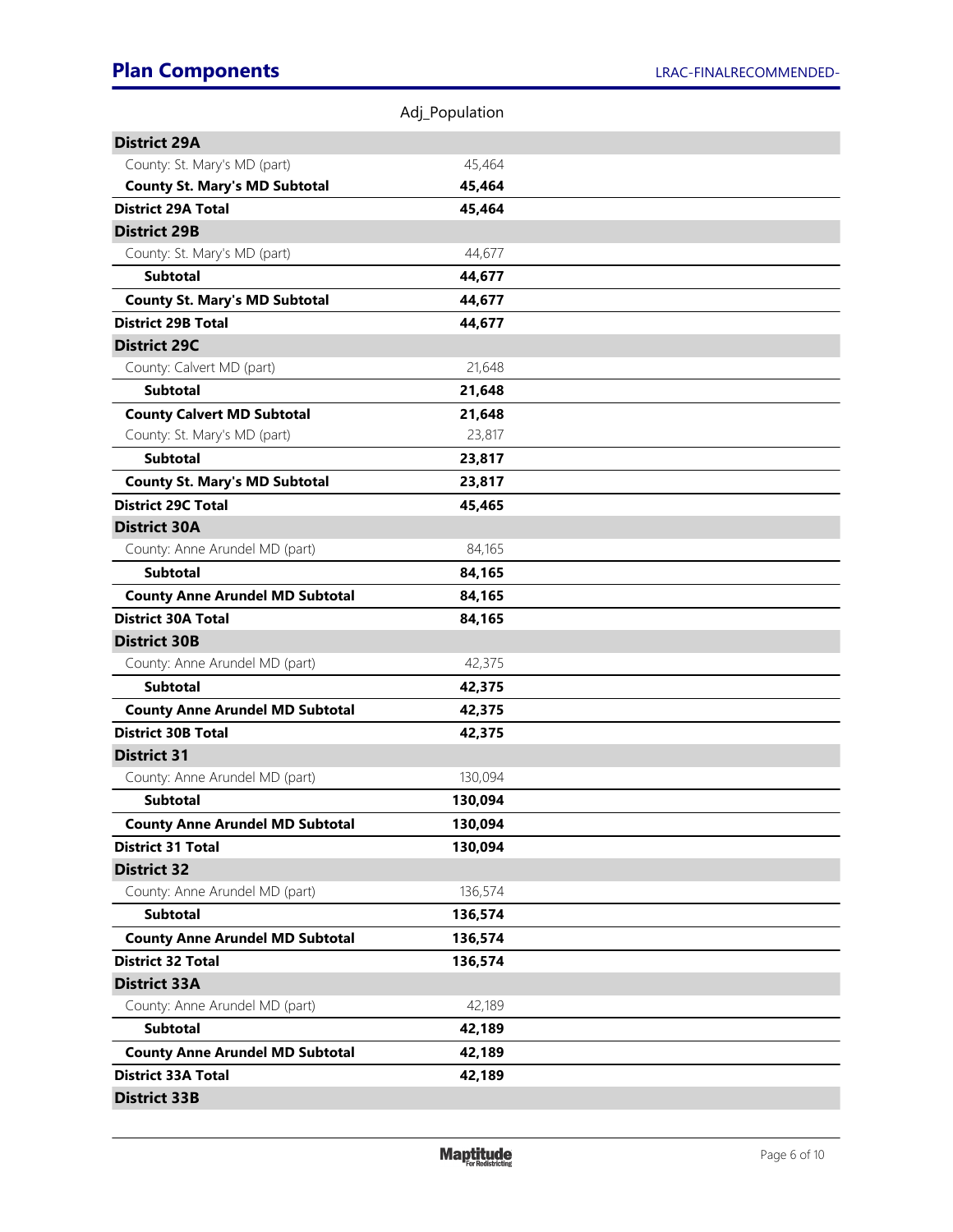|                                            | Adj_Population   |  |
|--------------------------------------------|------------------|--|
| <b>District 33B</b>                        |                  |  |
| County: Anne Arundel MD (part)             | 45,469           |  |
| <b>Subtotal</b>                            | 45,469           |  |
| <b>County Anne Arundel MD Subtotal</b>     | 45,469           |  |
| <b>District 33B Total</b>                  | 45,469           |  |
| <b>District 33C</b>                        |                  |  |
| County: Anne Arundel MD (part)             | 44,220           |  |
| <b>Subtotal</b>                            | 44,220           |  |
| <b>County Anne Arundel MD Subtotal</b>     | 44,220           |  |
| <b>District 33C Total</b>                  | 44,220           |  |
| <b>District 34A</b>                        |                  |  |
| County: Harford MD (part)                  | 86,038           |  |
| <b>Subtotal</b>                            | 86,038           |  |
| <b>County Harford MD Subtotal</b>          | 86,038           |  |
| <b>District 34A Total</b>                  | 86,038           |  |
| <b>District 34B</b>                        |                  |  |
| County: Harford MD (part)                  | 44,619           |  |
| <b>Subtotal</b>                            | 44,619           |  |
| <b>County Harford MD Subtotal</b>          | 44,619           |  |
| <b>District 34B Total</b>                  | 44,619           |  |
| <b>District 35A</b>                        |                  |  |
| County: Cecil MD (part)                    | 5,228            |  |
| <b>Subtotal</b>                            | 5,228            |  |
| <b>County Cecil MD Subtotal</b>            | 5,228            |  |
| County: Harford MD (part)                  | 85,519           |  |
| <b>Subtotal</b>                            | 85,519           |  |
| <b>County Harford MD Subtotal</b>          | 85,519           |  |
| <b>District 35A Total</b>                  | 90,747           |  |
| <b>District 35B</b>                        |                  |  |
| County: Cecil MD (part)                    | 45,509           |  |
| <b>Subtotal</b>                            | 45,509           |  |
| <b>County Cecil MD Subtotal</b>            | 45,509           |  |
| <b>District 35B Total</b>                  | 45,509           |  |
| <b>District 36</b>                         |                  |  |
| County: Caroline MD (part)                 | 12,695           |  |
| <b>County Caroline MD Subtotal</b>         | 12,695           |  |
| County: Cecil MD (part)                    | 53,226           |  |
| <b>Subtotal</b>                            | 53,226           |  |
| <b>County Cecil MD Subtotal</b>            | 53,226           |  |
| County: Kent MD<br>County: Queen Anne's MD | 19,239<br>49,834 |  |
| <b>District 36 Total</b>                   | 134,994          |  |
| <b>District 37A</b>                        |                  |  |
|                                            |                  |  |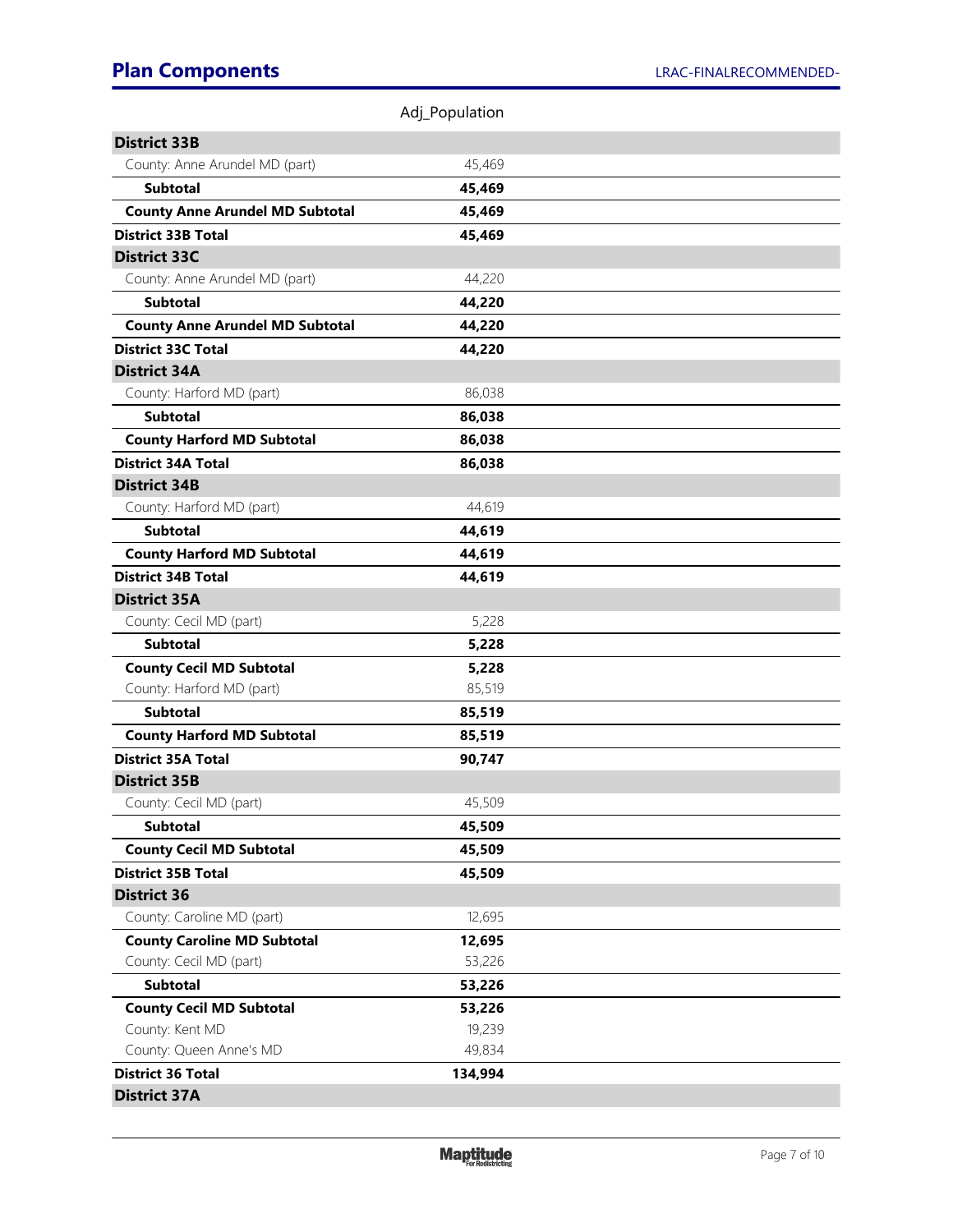|                                      | Adj_Population |  |
|--------------------------------------|----------------|--|
| <b>District 37A</b>                  |                |  |
| County: Dorchester MD (part)         | 15,431         |  |
| <b>Subtotal</b>                      | 15,431         |  |
| <b>County Dorchester MD Subtotal</b> | 15,431         |  |
| County: Wicomico MD (part)           | 29,029         |  |
| <b>Subtotal</b>                      | 29,029         |  |
| <b>County Wicomico MD Subtotal</b>   | 29,029         |  |
| <b>District 37A Total</b>            | 44,460         |  |
| <b>District 37B</b>                  |                |  |
| County: Caroline MD (part)           | 20,719         |  |
| <b>County Caroline MD Subtotal</b>   | 20,719         |  |
| County: Dorchester MD (part)         | 17,289         |  |
| <b>Subtotal</b>                      | 17,289         |  |
| <b>County Dorchester MD Subtotal</b> | 17,289         |  |
| County: Talbot MD                    | 37,598         |  |
| County: Wicomico MD (part)           | 15,362         |  |
| <b>Subtotal</b>                      | 15,362         |  |
| <b>County Wicomico MD Subtotal</b>   | 15,362         |  |
| <b>District 37B Total</b>            | 90,968         |  |
| <b>District 38A</b>                  |                |  |
| County: Somerset MD                  | 21,807         |  |
| County: Wicomico MD (part)           | 3,878          |  |
| <b>Subtotal</b>                      | 3,878          |  |
| <b>County Wicomico MD Subtotal</b>   | 3,878          |  |
| County: Worcester MD (part)          | 19,798         |  |
| <b>Subtotal</b>                      | 19,798         |  |
| <b>County Worcester MD Subtotal</b>  | 19,798         |  |
| <b>District 38A Total</b>            | 45,483         |  |
| <b>District 38B</b>                  |                |  |
| County: Wicomico MD (part)           | 44,005         |  |
| <b>Subtotal</b>                      | 44,005         |  |
| <b>County Wicomico MD Subtotal</b>   | 44,005         |  |
| <b>District 38B Total</b>            | 44,005         |  |
| <b>District 38C</b>                  |                |  |
| County: Wicomico MD (part)           | 11,953         |  |
| <b>Subtotal</b>                      | 11,953         |  |
| <b>County Wicomico MD Subtotal</b>   | 11,953         |  |
| County: Worcester MD (part)          | 32,809         |  |
| <b>Subtotal</b>                      | 32,809         |  |
| <b>County Worcester MD Subtotal</b>  | 32,809         |  |
| <b>District 38C Total</b>            | 44,762         |  |
| <b>District 39</b>                   |                |  |
| County: Montgomery MD (part)         | 133,648        |  |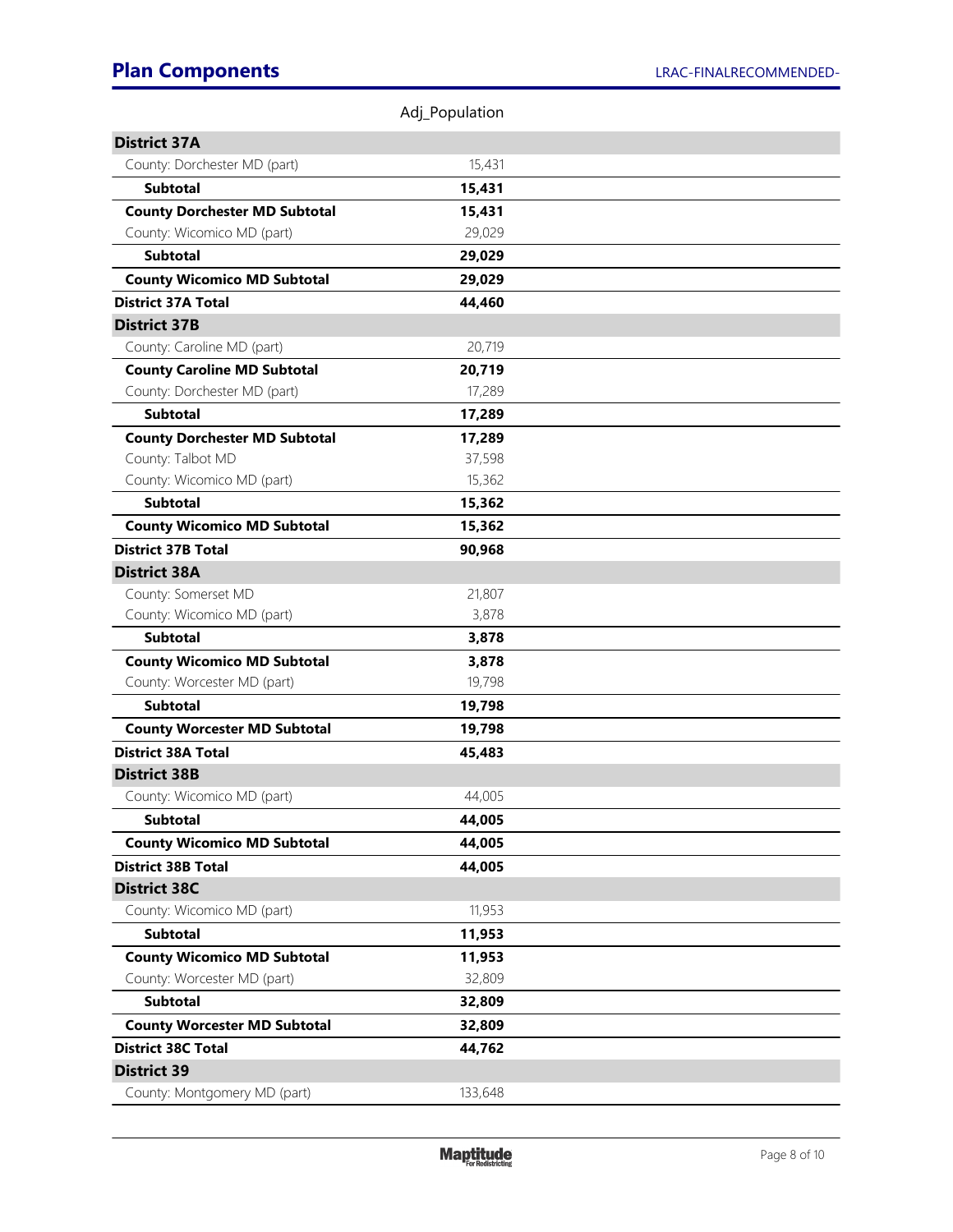|                                          | Adj_Population |  |
|------------------------------------------|----------------|--|
| <b>District 39</b>                       |                |  |
| County: Montgomery MD (part)             | 133,648        |  |
| <b>Subtotal</b>                          | 133,648        |  |
| <b>County Montgomery MD Subtotal</b>     | 133,648        |  |
| <b>District 39 Total</b>                 | 133,648        |  |
| <b>District 40</b>                       |                |  |
| County: Baltimore City MD (part)         | 126,168        |  |
| <b>Subtotal</b>                          | 126,168        |  |
| <b>County Baltimore City MD Subtotal</b> | 126,168        |  |
| <b>District 40 Total</b>                 | 126,168        |  |
| <b>District 41</b>                       |                |  |
| County: Baltimore City MD (part)         | 126,179        |  |
| <b>Subtotal</b>                          | 126,179        |  |
| <b>County Baltimore City MD Subtotal</b> | 126,179        |  |
| <b>District 41 Total</b>                 | 126,179        |  |
| <b>District 42A</b>                      |                |  |
| County: Baltimore MD (part)              | 42,611         |  |
| <b>Subtotal</b>                          | 42,611         |  |
| <b>County Baltimore MD Subtotal</b>      | 42,611         |  |
| <b>District 42A Total</b>                | 42,611         |  |
| <b>District 42B</b>                      |                |  |
| County: Baltimore MD (part)              | 42,153         |  |
| <b>Subtotal</b>                          | 42,153         |  |
| <b>County Baltimore MD Subtotal</b>      | 42,153         |  |
| <b>District 42B Total</b>                | 42,153         |  |
| <b>District 42C</b>                      |                |  |
| County: Carroll MD (part)                | 42,680         |  |
| <b>Subtotal</b>                          | 42,680         |  |
| <b>County Carroll MD Subtotal</b>        | 42,680         |  |
| <b>District 42C Total</b>                | 42,680         |  |
| <b>District 43A</b>                      |                |  |
| County: Baltimore City MD (part)         | 84,812         |  |
| <b>Subtotal</b>                          | 84,812         |  |
| <b>County Baltimore City MD Subtotal</b> | 84,812         |  |
| <b>District 43A Total</b>                | 84,812         |  |
| <b>District 43B</b>                      |                |  |
| County: Baltimore MD (part)              | 42,217         |  |
| <b>Subtotal</b>                          | 42,217         |  |
| <b>County Baltimore MD Subtotal</b>      | 42,217         |  |
| <b>District 43B Total</b>                | 42,217         |  |
| <b>District 44A</b>                      |                |  |
| County: Baltimore MD (part)              | 45,093         |  |
| <b>Subtotal</b>                          | 45,093         |  |